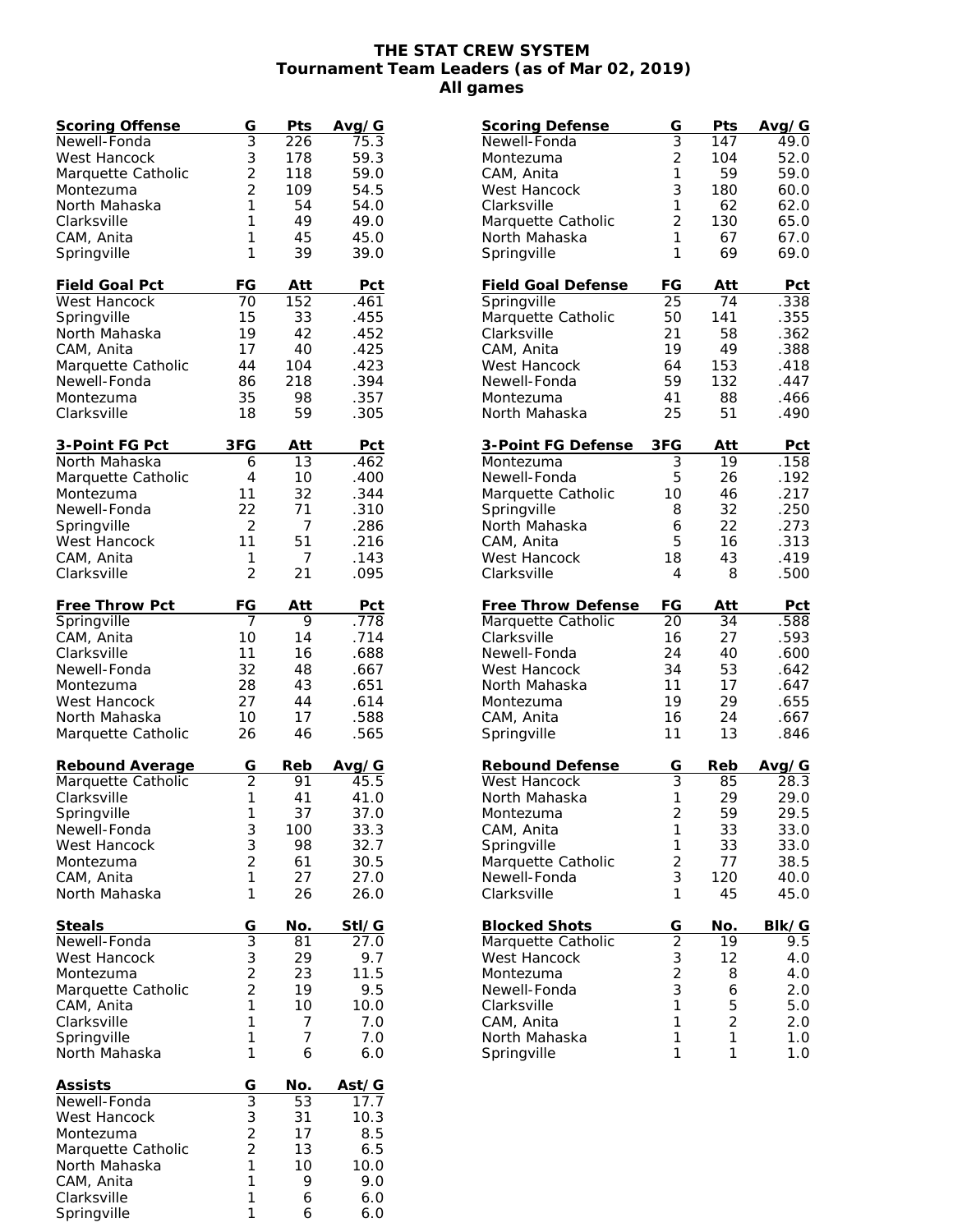## **THE STAT CREW SYSTEM Tournament Individual Leaders (as of Mar 02, 2019) All games**

| Points                     | G                                            | Pts            | Pts/G             |
|----------------------------|----------------------------------------------|----------------|-------------------|
| Leerar, Rachel-WHANCOCK    | 3                                            | 70             | $\overline{23.3}$ |
| Sievers, Macy-N-F          | 3                                            | 39             | 13.0              |
| Larsen, Olivia-N-F         | $\overline{3}$                               | 38             | 12.7              |
| Chizek, Amanda-WHANCOCK    | $\begin{array}{c}\n3 \\ 3 \\ 2\n\end{array}$ | 37             | 12.3              |
| Morenz, Megan-N-F          |                                              | 35             | 11.7              |
| Wetering, Shateah-MONTE    |                                              | 31             | 15.5              |
| Kremer, Macey-MAR-CATH     |                                              | 26             | 13.0              |
| Larsen, Ella-N-F           | 3                                            | 25             | 8.3               |
| Kelly, Kennedy-WHANCOCK    | 3                                            | 24             | 8.0               |
| Parker, Lizzy-MAR-CATH     | $\overline{2}$                               | 24             | 12.0              |
| Stewart, Emma-N-F          | $\frac{3}{2}$                                | 23             | 7.7               |
| Boulton, Elise-MONTE       |                                              | 22             | 11.0              |
|                            |                                              |                |                   |
| <b>FG Percentage</b>       | FG                                           | Att            | Pct               |
| Layman, Paige-NMAHASKA     | 1                                            | 1              | 1.000             |
| Robinson, Kylie-N-F        | $\overline{c}$                               | $\overline{c}$ | 1.000             |
| Chapman, Rylee-SPRVLE      | 1                                            | 1              | 1.000             |
| Spicer, Kali-SPRVLE        | 1                                            | 1              | 1.000             |
| Wilson, Lauren-SPRVLE      | 5                                            | 5              | 1.000             |
| Kremer, Holly-MAR-CATH     | 1                                            | 1              | 1.000             |
| Stodghill, Lyddia-NMAHASKA | 1                                            | 1              | 1.000             |
| Hargis, Layla-NMAHASKA     | $\mathbf{1}$                                 | 1              | 1.000             |
| Holland, Dylan-MONTE       | 5                                            | 6              | .833              |
| O'Brien, Ellie-MAR-CATH    | 3                                            | 4              | .750              |
| Tyrrel, Emma-NMAHASKA      | 5                                            | 7              | .714              |
| Baylor, Zoey-CAM           | 6                                            | 9              | .667              |
| 3-Point Percentage         | 3FG                                          | Att            | Pct               |
| Layman, Paige-NMAHASKA     | 1                                            | 1              | 1.000             |
| Spicer, Kali-SPRVLE        | 1                                            | 1              | 1.000             |
| Morenz, Megan-N-F          | 1                                            | 1              | 1.000             |
| Robinson, Kylie-N-F        | 1                                            | 1              | 1.000             |
| Shaw, Cheyenne-NMAHASKA    | $\overline{a}$                               | $\overline{c}$ | 1.000             |
| Jahde, Sammi-CAM           | $\mathbf 1$                                  | $\overline{2}$ | .500              |
| Roberts, Paige-N-F         | 1                                            | $\overline{2}$ | .500              |
| Conger, Shelby-MONTE       | $\overline{2}$                               | 4              | .500              |
| Boulton, Elise-MONTE       | 6                                            | 12             | .500              |
| Sievers, Macy-N-F          | 3                                            | 7              | .429              |
| Larsen, Olivia-N-F         | 3                                            | 7              | .429              |
|                            | 3                                            | 7              | .429              |
| Parker, Lizzy-MAR-CATH     |                                              |                |                   |
|                            |                                              |                |                   |
| ThromU                     | ⊏∩                                           | ∧ ++           | +∼ה               |

| Free Throw Percent         | ЕG            | Att | Pct   |
|----------------------------|---------------|-----|-------|
| Richman, Teona-MAR-CATH    | 5.            | 5.  | 1.000 |
| Lago, Ellie-N-F            | 2             | 2   | 1.000 |
| McKeag, Maddy-MONTE        | 2             | 2   | 1.000 |
| Spicer, Kali-SPRVLE        | 2             | 2   | 1.000 |
| Sievers, Macy-N-F          | 2             | 2   | 1.000 |
| Stodghill, Lyddia-NMAHASKA | $\mathcal{P}$ | 2   | 1.000 |
| O'Brien, Ellie-MAR-CATH    | $\mathcal{P}$ | 2   | 1.000 |
| Shaw, Cheyenne-NMAHASKA    | $\mathcal{P}$ | 2   | 1.000 |
| Eisenman, Madison-WHANCO   | 1             |     | 1.000 |
| Stewart, Emma-N-F          | 2             | 2   | 1.000 |
| Hoodjer, Mallory-C-VILLE   | $\mathcal{P}$ | 2   | 1.000 |
| Nealman, Savannah-SPRVLE   | 5             | 6   | .833  |
| Larsen, Ella-N-F           | 5             |     | .833  |
|                            |               |     |       |

| <u>Scoring Average</u>                       | G                                                 | Pts         | Avg/G        |
|----------------------------------------------|---------------------------------------------------|-------------|--------------|
| Leerar, Rachel-WHANCOCK                      | $\overline{3}$                                    | 70          | 23.3         |
| Wedeking, Kori-C-VILLE                       | 1                                                 | 20          | 20.0         |
| Gettler, Madison-CAM                         | 1                                                 | 19          | 19.0         |
| Tyrrel, Emma-NMAHASKA                        | 1                                                 | 16          | 16.0         |
| Wetering, Shateah-MONTE                      | $\overline{2}$                                    | 31          | 15.5         |
| Borchardt, Janet-C-VILLE                     | 1                                                 | 14          | 14.0         |
| Sievers, Macy-N-F                            | 3<br>1                                            | 39<br>13    | 13.0         |
| Hay, Jade-NMAHASKA<br>Kremer, Macey-MAR-CATH | $\overline{c}$                                    | 26          | 13.0<br>13.0 |
| Larsen, Olivia-N-F                           | $\overline{3}$                                    | 38          | 12.7         |
| Chizek, Amanda-WHANCOCK                      | 3                                                 | 37          | 12.3         |
| Baylor, Zoey-CAM                             | 1                                                 | 12          | 12.0         |
| Parker, Lizzy-MAR-CATH                       | $\overline{2}$                                    | 24          | 12.0         |
|                                              |                                                   |             |              |
| <b>Field Goal Attempts</b>                   | G                                                 | Att         | Att/G        |
| Leerar, Rachel-WHANCOCK                      | $\overline{3}$                                    | 48          | 16.0         |
| Larsen, Olivia-N-F                           | 3                                                 | 39          | 13.0         |
| Wetering, Shateah-MONTE                      | $\overline{c}$                                    | 32          | 16.0         |
| Larsen, Ella-N-F                             | 3                                                 | 30          | 10.0         |
| Sievers, Macy-N-F                            | 3                                                 | 29          | 9.7          |
| <b>Field Goals Made</b>                      | G                                                 | Made        | Made/G       |
| Leerar, Rachel-WHANCOCK                      | $\overline{3}$                                    | 27          | 9.0          |
| Sievers, Macy-N-F                            |                                                   | 17          | 5.7          |
| Chizek, Amanda-WHANCOCK                      | $\frac{3}{3}$                                     | 15          | 5.0          |
| Morenz, Megan-N-F                            | 3                                                 | 15          | 5.0          |
| Larsen, Olivia-N-F                           | 3                                                 | 13          | 4.3          |
|                                              |                                                   |             |              |
| 3-Point FG Attempts                          | G                                                 | Att         | Att/G        |
| Stewart, Emma-N-F                            | $\overline{3}$                                    | 19          | 6.3          |
| Eisenman, Madison-WHANCO                     | $\begin{array}{c} 3 \\ 2 \end{array}$             | 14          | 4.7          |
| Faust, Mahayla-WHANCOCK                      |                                                   | 13          | 4.3          |
| Boulton, Elise-MONTE                         |                                                   | 12          | 6.0          |
| Larsen, Ella-N-F                             | 3<br>3                                            | 10          | 3.3          |
| Leerar, Rachel-WHANCOCK                      |                                                   | 10          | 3.3          |
| 3-Point FG Made                              | G                                                 | <u>Made</u> | Made/G       |
| Stewart, Emma-N-F                            | $\overline{3}$                                    |             | 2.3          |
| Boulton, Elise-MONTE                         | $\overline{c}$                                    | 6           | 3.0          |
| Eisenman, Madison-WHANCO                     | 3                                                 | 4           | 1.3          |
| Hay, Jade-NMAHASKA                           | 1                                                 | 3           | 3.0          |
| Sievers, Macy-N-F                            | 3                                                 | 3           | 1.0          |
| Larsen, Olivia-N-F                           | 3                                                 | 3           | 1.0          |
| Parker, Lizzy-MAR-CATH                       | $\frac{2}{3}$                                     | 3           | 1.5          |
| Faust, Mahayla-WHANCOCK                      |                                                   | 3           | 1.0          |
| <b>Free Throw Attempts</b>                   | G                                                 | Att         | Att/G        |
| Leerar, Rachel-WHANCOCK                      | $\overline{3}$                                    | 20          | 6.7          |
| Larsen, Olivia-N-F                           |                                                   | 17          | 5.7          |
| Parker, Lizzy-MAR-CATH                       | $\begin{array}{c}\n3 \\ 2 \\ 2 \\ 1\n\end{array}$ | 14          | 7.0          |
| Kremer, Macey-MAR-CATH                       |                                                   | 12          | 6.0          |
| Tyrrel, Emma-NMAHASKA                        |                                                   | 10          | 10.0         |
| Chizek, Amanda-WHANCOCK                      | 3                                                 | 10          | 3.3          |
| Gatton, Riley-MONTE                          | $\overline{2}$                                    | 10          | 5.0          |
| <b>Free Throws Made</b>                      | G                                                 | <u>Made</u> | Made/G       |
| Leerar, Rachel-WHANCOCK                      | $\overline{3}$                                    | 14          | 4.7          |
| Larsen, Olivia-N-F                           |                                                   | 9           | 3.0          |
| Gatton, Riley-MONTE                          | $\frac{3}{2}$                                     | 7           | 3.5          |
| Chizek, Amanda-WHANCOCK                      |                                                   | 7           | 2.3          |
| Parker, Lizzy-MAR-CATH                       | $\overline{c}$                                    | 7           | 3.5          |
| Gettler, Madison-CAM                         | 1                                                 | 7           | 7.0          |